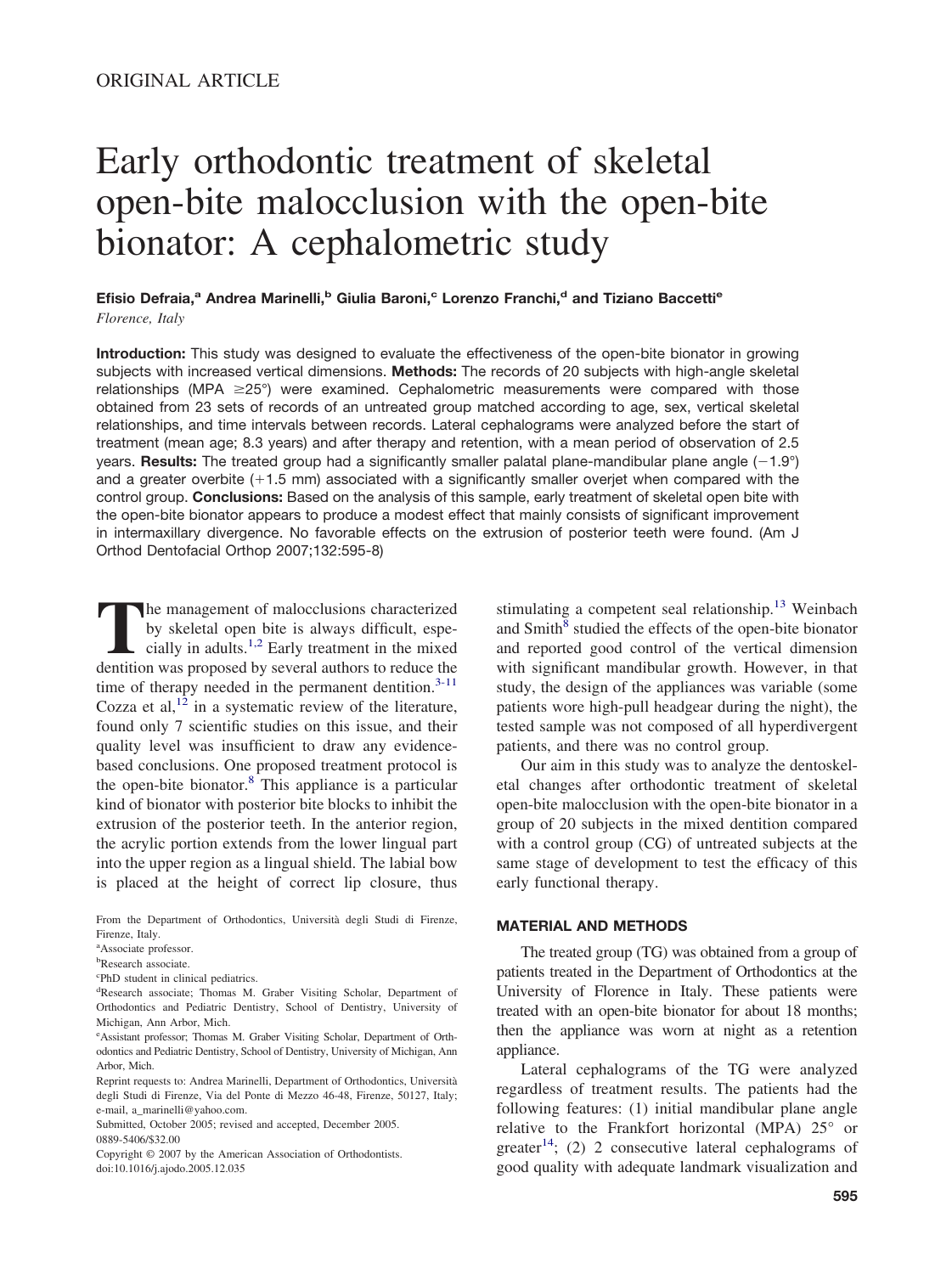minimal or no rotation of the head, taken before treatment (T1) and after therapy and retention (T2); and (3) no permanent teeth extracted before or during treatment.

The TG included 20 subjects, 9 girls and 11 boys. The average ages were 8.3 years  $\pm$  10 months at T1 and  $10.8 \pm 1.5$  years at T2. The mean duration of observation was  $2.5 \pm 1.2$  years. The sample included 6 subjects with Class I occlusion and 14 subjects with Class II malocclusion.

The open-bite bionator has posterior acrylic bite blocks to prevent extrusion of the posterior teeth.<sup>[13](#page-3-0)</sup> The construction bite is as low as possible, but a slight opening allows the interposition of posterior acrylic bite blocks for the posterior teeth to prevent their extrusion. The acrylic portion of the lower lingual part extends into the maxillary incisor region as a lingual shield, closing off the anterior space without touching the maxillary teeth. This portion of the appliance is intended to inhibit tongue movements.

The palatal bar has the same configuration as the standard bionator, to move the tongue into a more posterior or caudal position. The labial bow is placed at the height of correct lip closure, thus stimulating the lips to achieve a competent seal.

All patients in this study were asked to wear the appliance 24 hours a day (except during eating and playing certain sports) until the end of treatment. Their compliance with these instructions, however, varied.

A CG of 23 subjects was selected from the archives of the University of Michigan Elementary and Secondary School Growth Study. These subjects had T1 and T2 cephalograms available. The sample consisted of 13 girls and 10 boys. The average ages were  $9.1 \pm 1.6$ years at T1 and  $11.8 \pm 1.3$  years at T2. The mean duration of observation was  $2.8 \pm 1.1$  years. The CG matched the TG as to hyperdivergent facial pattern (MPA  $\geq$ 25°), mean ages at T1 and T2, and mean observation period.

The T1 and T2 cephalograms were hand traced by 1 investigator (G.B.), and another investigator (E.D.) verified the landmark locations. Any disagreements were resolved by retracing the landmark or the structure to the satisfaction of both observers.

Computer-assisted analysis of the serial lateral cephalograms of the 2 groups was performed by a digitizing tablet (2210; Numonics, Londsdale, Pa) and digitizing software (Viewbox, version 3.0; dHAL Software, Athens, Greece). The magnification factor of the cephalograms was standardized at 10%.

A cephalometric analysis consisting of 36 variables was generated.<sup>[15](#page-3-0)</sup> Maxillary and mandibular superimpositions allowed the measurement of the movements of the maxillary and mandibular molars and incisors.

To superimpose the maxilla along the palatal plane, the superior and inferior surfaces of the hard palate and the internal structures of the maxilla superior to the incisors were used as landmarks. From this superimposition, the movement of the maxillary incisors and molars in the maxilla could be assessed. The mandibular superimposition was performed by using the mandibular canal and the tooth germs posteriorly and the internal structures of the symphysis and the anterior contour of the chin anteriorly. This superimposition allowed the measurement of the movement of the mandibular teeth in the mandible.

### **Statistical analysis**

The data from the cephalometric analyses of the 2 groups were analyzed with the Shapiro-Wilk test; it indicated lack of normality for sample distribution. Therefore, the data were compared with a nonparametric test (Mann-Whitney U test) for independent samples  $(P < .05)$ .

The homogeneity between 2 samples for ages at T1 and T2, and observation period allowed comparison of dentoskeletal changes (T2-T1) between the groups (Mann-Whitney U test). All statistical computations were performed with software (version 12.0; SPSS, Chicago, Ill).

The error of the method was evaluated on 20 cephalograms that were retraced and remeasured 1 month later. No systematic errors were found with the paired *t* test.<sup>[16](#page-3-0)</sup> Random errors were estimated with Dahlberg's formula.<sup>[16](#page-3-0)</sup> The errors for linear measurements ranged from 0.1 mm for pogonion to nasion perpendicular to 1.2 mm for condylion-gonion. The errors for angular measurements ranged from 0.4° for ANB angle to 1.4° for the interincisal angle.

## **RESULTS**

Descriptive data and statistical comparisons for the increments from T1 to T2 of the skeletal and dental measurements for the 2 groups are given in the [Table.](#page-2-0)

In the skeletal measurements on the sagittal plane, a significant difference between the 2 groups was found for pogonion to nasion perpendicular that was greater in the TG. In the vertical plane, the TG had a significant reduction in the palatal plane-mandibular plane angle  $(-1.9^{\circ})$  when compared with the CG.

The TG showed a significantly greater increase in overbite (1.5 mm more than the CG) that was associated with a significantly greater reduction of the overjet.

In the TG, the maxillary incisor exhibited a significant increase in the sagittal position (U1 horizontal,  $>1.2$  mm),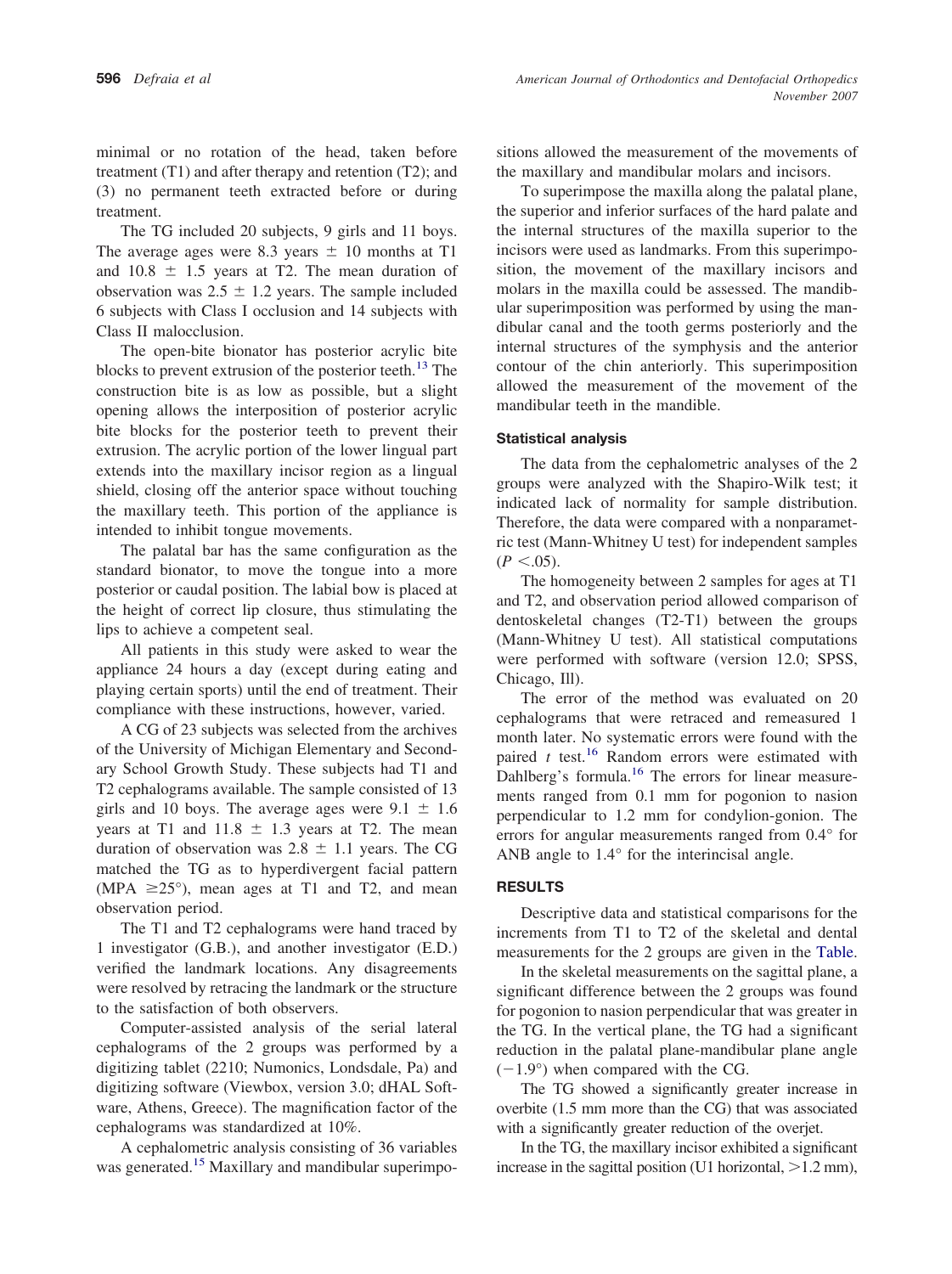#### <span id="page-2-0"></span>**Table**. Comparison of changes from T1 to T2

| Cephalometric measures                         | $TG (n = 20)$ |            | $CG (n = 23)$ |            |               |                        |
|------------------------------------------------|---------------|------------|---------------|------------|---------------|------------------------|
|                                                | Mean          | SD         | Mean          | SD         | Difference    | Significance           |
| Maxillary skeletal                             |               |            |               |            |               |                        |
| SNA angle $(°)$                                | $-0.6$        | 1.6        | $-0.4$        | 1.4        | $-0.2$        | <b>NS</b>              |
| Point A to nasion perp (mm)                    | 0.8           | 2.6        | $-0.4$        | 1.2        | 1.2           | <b>NS</b>              |
| $Co-Pt A$ (mm)                                 | 3.2           | 2.8        | 3.3           | 1.9        | $-0.1$        | <b>NS</b>              |
| Mandibular skeletal                            |               |            |               |            |               |                        |
| SNB angle $(°)$                                | 0.1           | 1.3        | 0.2           | 1.2        | $-0.1$        | <b>NS</b>              |
| Pg to nasion perp (mm)                         | 2.6           | 5.5        | 0.2           | 1.8        | 2.4           | $\ast$                 |
| $Co-Gn$ (mm)                                   | 6.1           | 3.9        | 5.4           | 2.5        | 0.7           | <b>NS</b>              |
| Maxillary/mandibular                           |               |            |               |            |               |                        |
| ANB angle $(°)$                                | $-0.7$        | 1.5        | $-0.5$        | 0.9        | $-0.2$        | <b>NS</b>              |
| Wits (mm)                                      | 1.3           | 2.7        | 0.0           | 1.6        | 1.3           | <b>NS</b>              |
| Maxillary/mandibular difference (mm)           | 2.9           | 2.1        | 2.1           | 1.7        | 0.8           | <b>NS</b>              |
| Vertical skeletal                              |               |            |               |            |               |                        |
| FH to palatal plane $(°)$                      | 0.2           | 2.7        | $-1.0$        | 1.7        | 1.2           | <b>NS</b>              |
| MPA $(^{\circ})$                               | $-1.1$        | 3.2        | $-0.3$        | 1.4        | $-0.8$        | <b>NS</b>              |
| Palatal plane to mandibular plane (°)          | $-1.2$        | 1.8        | 0.7           | 2.7        | $-1.9$        | $\frac{1}{2} \xi$      |
| $N-ANS$ (mm)                                   | 3.9           | 2.3        | 3.5           | 1.7        | 0.4           | <b>NS</b>              |
| ANS to Me (mm)                                 | 2.3           | 2.4        | 2.2           | 1.7        | 0.1           | <b>NS</b>              |
| $N-Me$ (mm)                                    | 6.4           | 4.0        | 5.8           | 3.0        | 0.6           | <b>NS</b>              |
| $Co-Go$ (mm)                                   | 2.7           | 2.2        | 2.4           | 2.3        | 0.3           | <b>NS</b>              |
| Gonial angle $(°)$                             | $-0.4$        | 2.2        | $-1.6$        | 2.1        | 1.2           | NS                     |
| Interdental                                    |               |            |               |            |               |                        |
| Overjet (mm)                                   | $-0.7$        | 1.5        | $-0.1$        | 1.0        | $-0.6$        | $\frac{1}{2}$          |
| Overbite (mm)                                  | 2.7           | 2.6        | 1.2           | 2.0        | 1.5           | $\ast$                 |
| Interincisal angle (°)                         | 4.4           | 5.4        | 1.4           | 6.1        | 3.0           | <b>NS</b>              |
| Molar relationship (mm)                        | 0.5           | 1.3        | 0.5           | 1.0        | 0.0           | <b>NS</b>              |
| Maxillary dentoalveolar                        |               |            |               |            |               |                        |
| U1 to Pt A vert (mm)                           | 0.5           | 1.4        | 0.6           | 1.0        | $-0.1$        | <b>NS</b>              |
| U1 to FH                                       | $-2.0$        | 4.1        | $-1.4$        | 3.9        | $-0.6$        | <b>NS</b>              |
| U1 horizontal (mm)                             | 1.7           | 1.4        | 0.5           | 1.3        | 1.2           | ÷.                     |
| U1 vertical (mm)                               | 2.1           | 1.4        | 1.8           | 1.6        | 0.3           | <b>NS</b>              |
| U6 horizontal (mm)                             | 1.5           | 1.9        | 0.7           | 1.1        | 0.8           | $\approx$              |
| U6 vertical (mm)                               | 1.4           | 1.1        | 0.6           | 1.3        | 0.8           | $\frac{1}{2}$          |
| Mandibular dentoalveolar                       |               |            |               |            |               |                        |
| L1 to Pt A $Pg$ (mm)                           | 0.2           | 1.3        | 0.5           | 1.1        | $-0.3$        | <b>NS</b>              |
| L1 to MPA $(^\circ)$                           | $-1.4$        | 3.3        | 0.3           | 3.4        | $-1.7$        | $\ast$                 |
| L1 horizontal (mm)                             | 0.3           | 1.4        | 0.6           | 1.1        | $-0.3$        | <b>NS</b>              |
| L1 vertical (mm)                               | 2.8           | 1.3        | 1.9           | 1.1        | 0.9           | ÷.                     |
| L6 horizontal (mm)                             | 0.9           | 1.6        | 1.5           | 1.1        | $-0.6$        | <b>NS</b>              |
| L6 vertical (mm)                               | 2.6           | 2.1        | 1.6           | 1.3        | 1.0           | <b>NS</b>              |
| Soft tissue                                    |               |            |               |            |               |                        |
| UL to E plane (mm)                             | 1.5           | 2.9        | $-1.7$        | 1.3        | 3.2           | $\ddagger$             |
|                                                |               |            |               |            |               |                        |
|                                                |               |            |               |            |               |                        |
| $LL$ to $E$ plane (mm)<br>Nasolabial angle (°) | 1.0<br>1.7    | 6.1<br>9.1 | $-0.3$<br>3.8 | 1.4<br>6.7 | 1.3<br>$-2.1$ | <b>NS</b><br><b>NS</b> |

*Perp,* Perpendicular; *U1,* maxillary central incisor; *U6,* maxillary first molar; *L1,* mandibular central incisor; *L6,* mandibular first molar; *NS,* not significant.

the maxillary first molar had significantly greater forward position and greater extrusion (0.8 mm for both measures), and the mandibular incisors exhibited significantly greater lingual inclination (L1 to MPA,  $-1.7^{\circ}$ ) and greater extrusion (L1 vertical, 0.9 mm) than the CG.

protraction relative to the E plane in the TG with respect to the CG (3.2 mm).

#### **DISCUSSION**

Orthodontic literature about early treatment of vertical malocclusion is scarce. To our knowledge, this is

The upper lip showed a significant tendency toward

 $*P < 0.05$ ;  $^{\dagger}P < 0.01$ ;  $^{\dagger}P < 0.01$ .